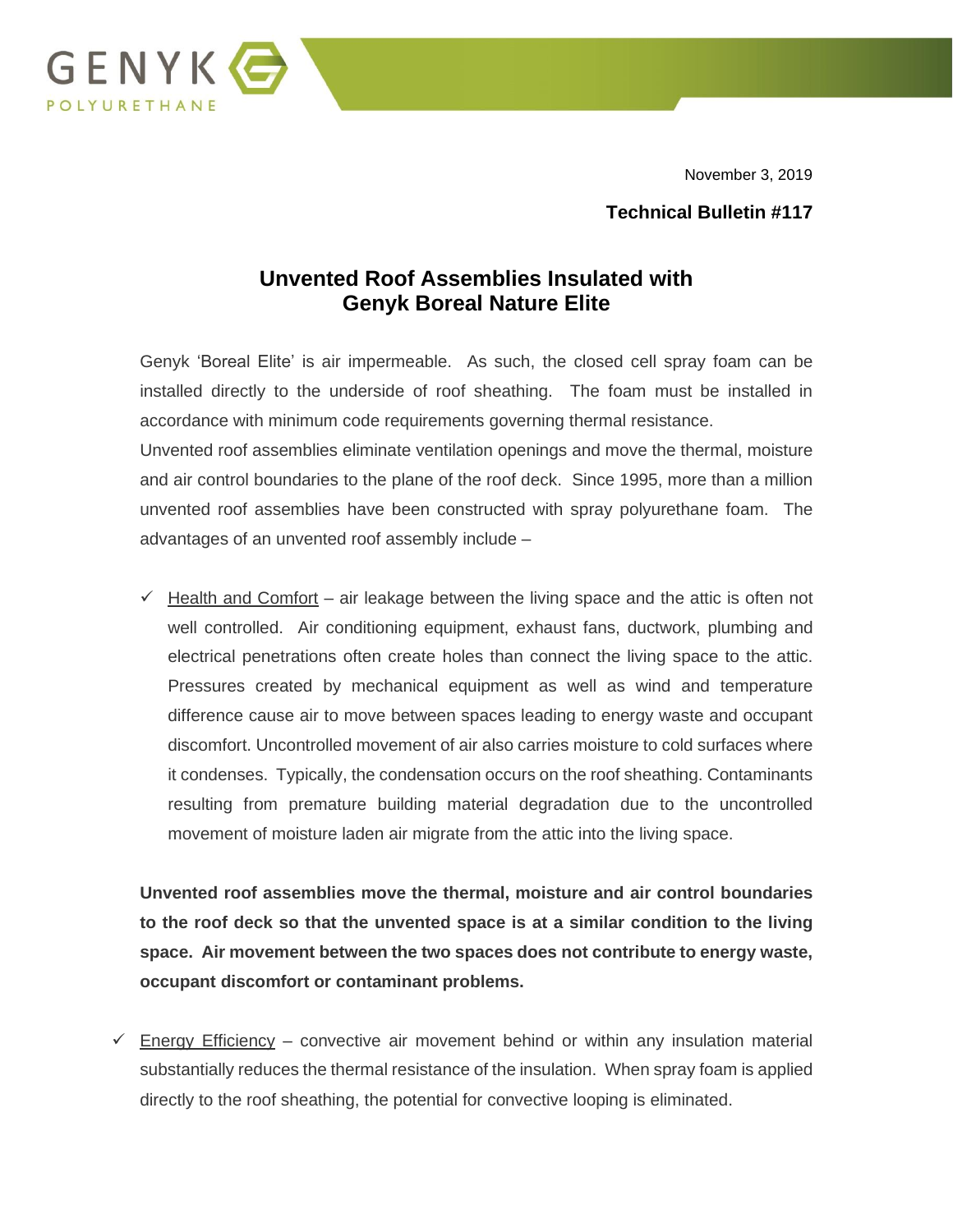

Given that 'Boreal Elite' is air impermeable, air movement through the insulation is eliminated. Thus, the insulation layer works at maximum efficiency.

When used in sloped ceilings, the significantly higher, per inch, thermal resistance values of 'Boreal Elite' allows the designer to add thermal resistance in the area most often restricted by depth restrictions. Additionally, the elimination of the space reserved for ventilation further augments the space available for a thermal resistive layer of insulation.

### **Unvented roof assemblies provide the potential for greater thermal resistance, and thus, are more energy efficient.**

 $\checkmark$  Durability – Openings in the soffits, gables and ridge vents allow more than just air to enter attic areas. Snow is often blown in through these openings, accumulating, melting and causing damage to the ceiling or creating the potential premature structural failure. Wind driven rain can also be blown through these openings with similar results. In areas subject to wildfires, burning embers can be blown in through these openings. Finally, vermin entrance is significantly impaired when ventilation openings are eliminated and 'Boreal Elite' is installed.

## **Unvented roof assemblies are not prone to moisture, fire or vermin entrance because the ventilation openings have been eliminated.**

 $\checkmark$  Value – Many property owners see value in finished attics that can provide more living space and conditioned storage space. Additionally, designers are using increasingly complicated roof geometrics and providing spaces with high cathedral ceilings. These areas create problems for conventional ventilated roof assemblies because the geometry makes it impossible to ensure air tightness at the ceiling plane. Moreover, ventilation spaces in these areas become small and complex, making it difficult to ensure adequate flow rates or distribution of ventilation air within the assemblies.

**Unvented roof assemblies allow the ventilation space to be eliminated and the construction greatly simplified.**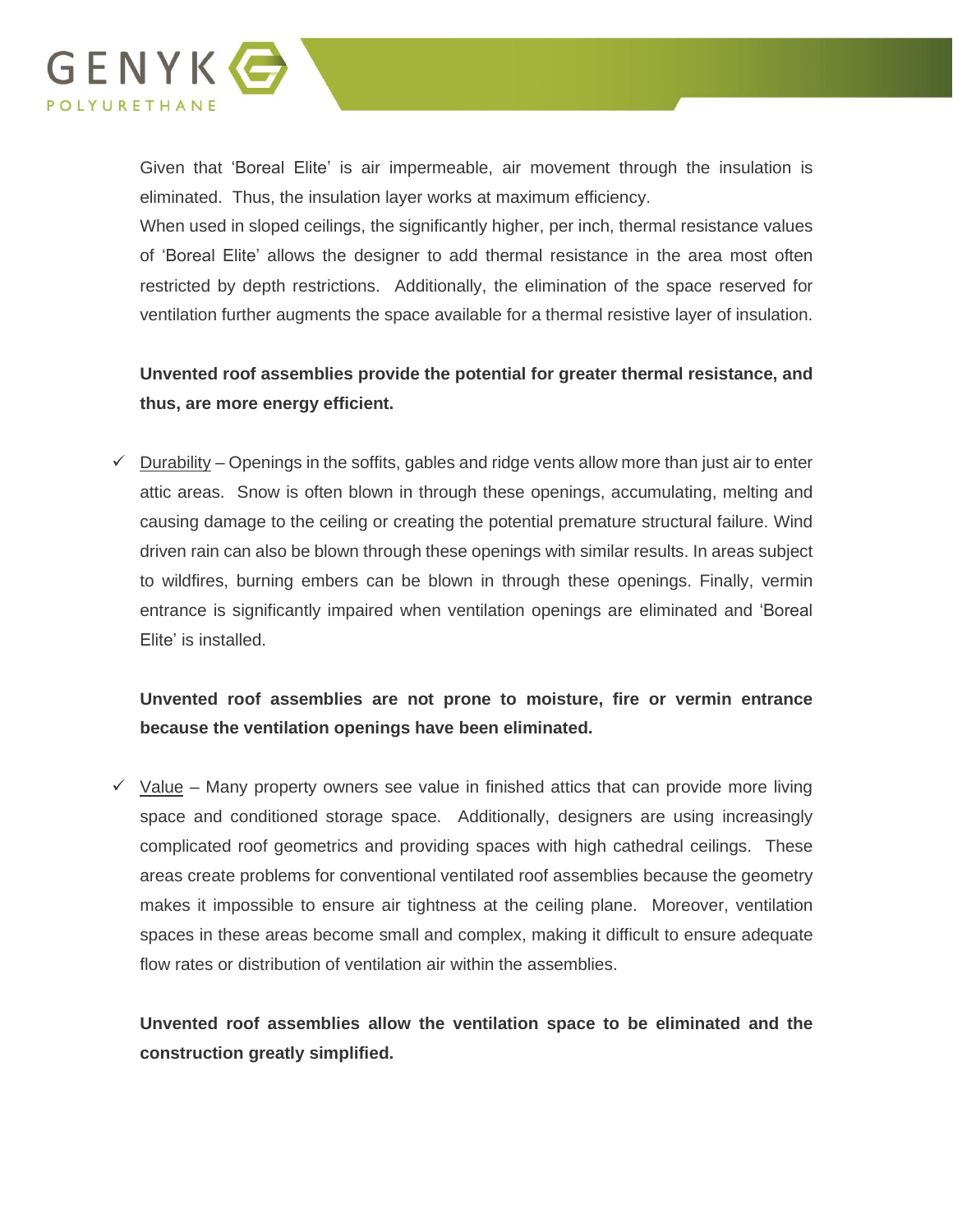

Unvented roof assemblies installed with 'Boreal Elite' work well in all climate zones and serve important functions.

✓ Unvented roof assemblies control air flow.

'Boreal Elite' is air impermeable. The product adheres tenaciously to almost all construction surfaces and expands to fill voids. The installation of spray foam creates a complete air seal and eliminates air leakage.

Spray foam prevents warm, humid indoor air from condensing on the underside of the roof sheathing.



✓ Unvented roof assemblies control heat flow.

'Boreal Elite' has exceptional thermal resistance relative to other insulations. As such, spray foam can create a very compact roof assembly that meets or exceed the thermal performance requirements of the Building Code.

✓ 'Boreal Elite' controls vapour diffusion –

Closed-cell spray foam insulation controls the rate of vapour diffusion. Spray foam resists the diffusion of water vapour so that the amount of water vapour is reduced as it moves through the thickness of the foam. By the time the water vapour reaches the back of the roof sheathing, there is not enough moisture to cause condensation problems.